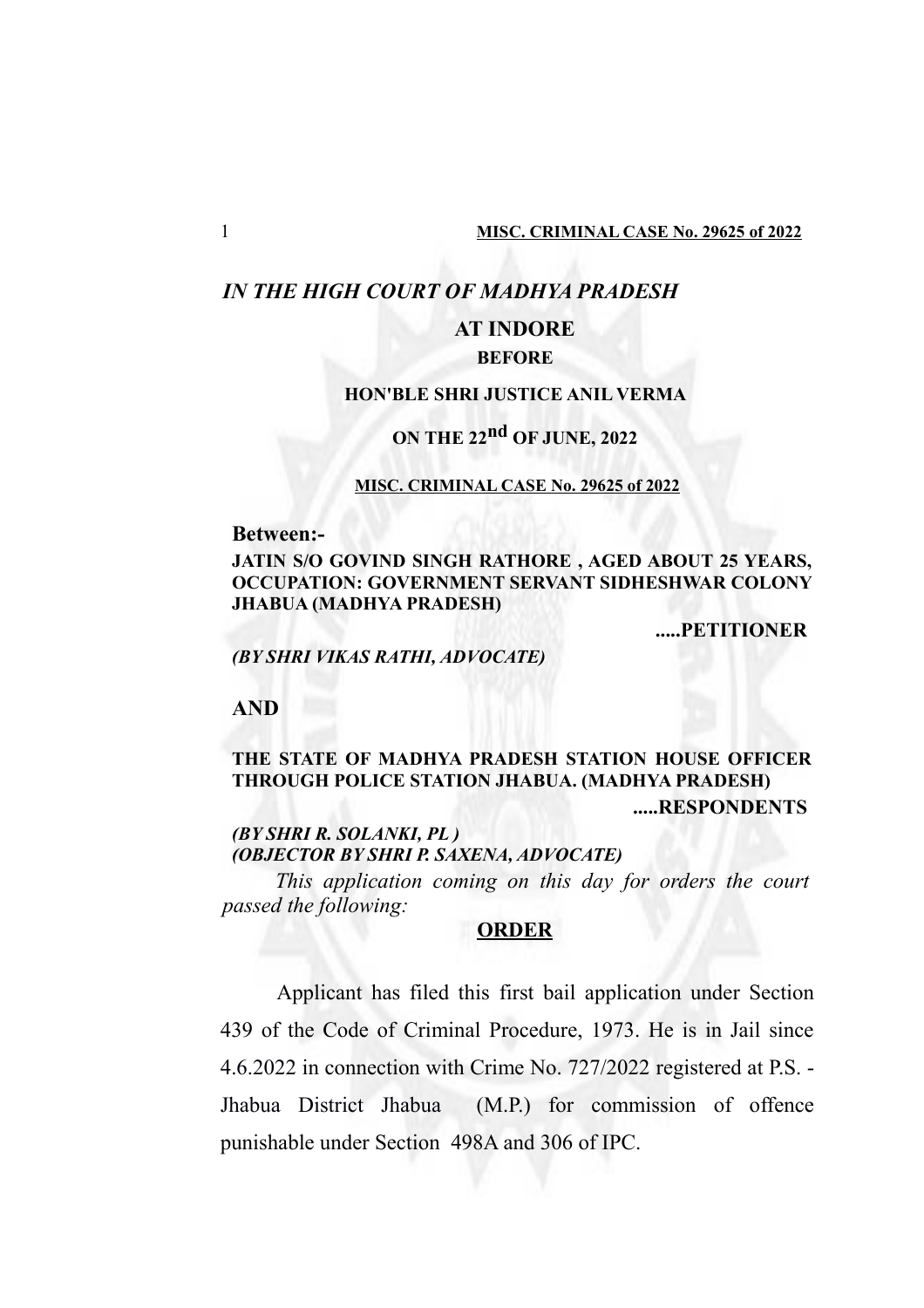As per the prosecution story, the deceased was married with present applicant about four years ago. On 5.3.2022 the parents of the deceased came to know about the burn injuries suffered by the deceased when the deceased was at her home. Then deceased was taken to Jhabua hospital and thereafter she was taken to Dahod for treatment where she died during the treatment. During the investigation mother of deceased stated that the applicant used to raise doubt on the character of the deceased because of which the deceased was upset physically and mentally and pursuant to the threat caused by applicant she burnt her pallu while making tea. Accordingly a case has been registered against the applicant.

Learned counsel for the applicant submits that applicant is innocent and he has been falsely implicated in this matter. He is a government servant. The deceased deposed in her dying declaration thrice that she was burnt accidentally while making tea. The applicant is permanent resident of District Jhabua and there is no apprehension of his either running away from the course of justice or tampering with the prosecution evidence. Applicant is in jail since 4.6.2022. Investigation is over and charge sheet has been filed. Final conclusion of trial will take considerable long time. Hence, he prays that applicant be released on bail.

*Per-contra,* learned PL for respondent/State opposes the bail application and prays for its rejection.

Learned counsel for objector also opposes the bail application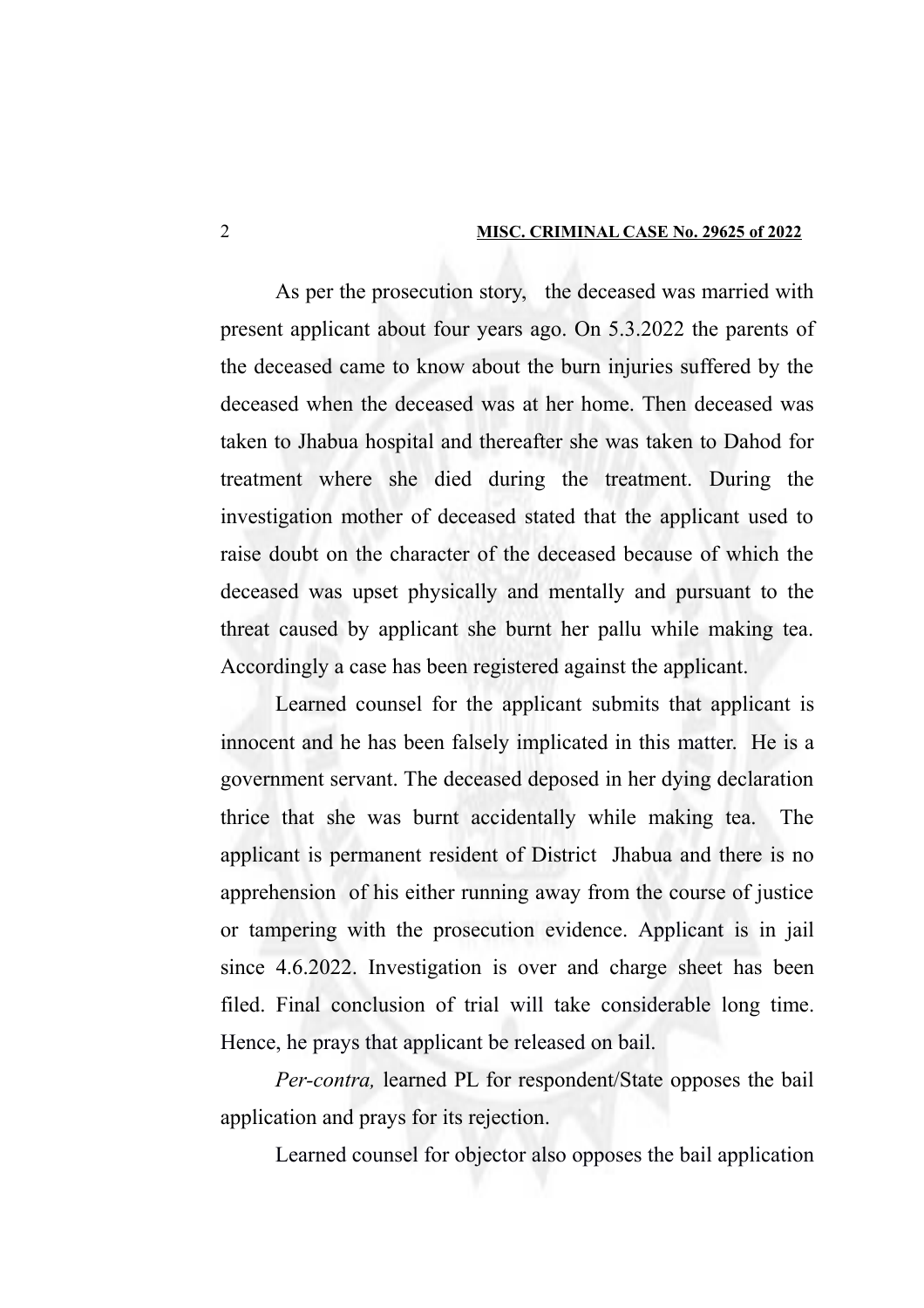and prays for its rejection by submitting that all dying declaration has been recorded under pressure of police officials and they cannot be relied upon.

 Perused the case diary as well as the impugned order of the court below.

Considering all the facts and circumstances of the case, arguments advanced by counsel for the parties, nature and gravity of allegation as also taking note of the fact that deceased in her all dying declarations deposed that she was burnt accidentally while making tea, before the incident no report was lodged regarding alleged harassment and cruelty against the applicant by the parents or by deceased herself and final conclusion of trial will take considerable long time, I deem it proper to release the applicant on bail.

Accordingly, without commenting on the merits of the case, the application is allowed. It is directed that the applicant be released on bail upon his furnishing a personal bond in the sum of **Rs. 1,00,000/- (Rs. One Lakh only)** with one solvent surety in the like amount to the satisfaction of the trial Court for his appearance before the trial Court, as and when required. He shall abide by the conditions enumerated u/S. 437(3) Cr.P.C.

C.C. as per rules.

(ANIL VERMA) J U D G E

Digitally signed by BHUVNESHWAR DATT JOSHI Date: 2022.06.22 18:03:53 +05'30'